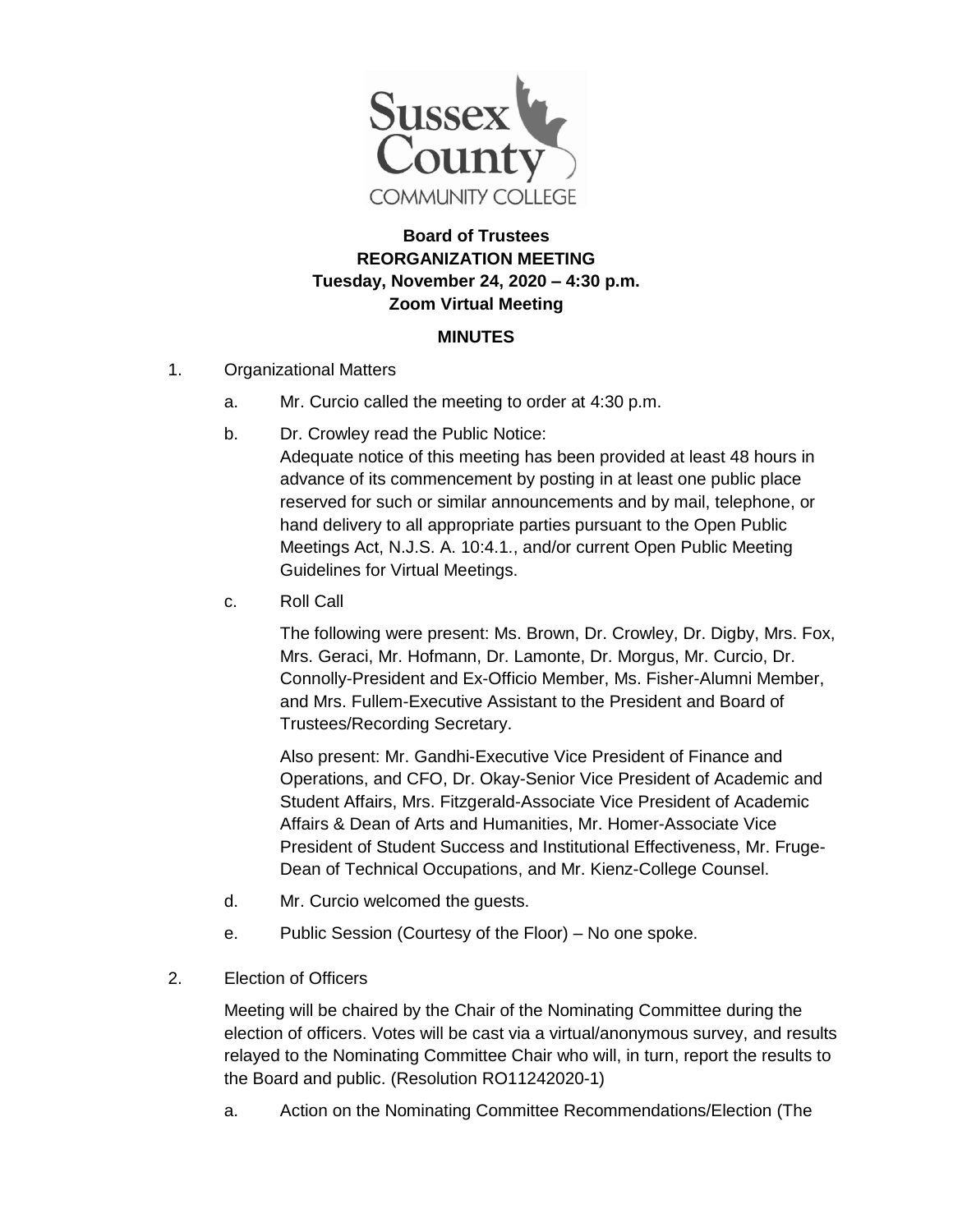newly elected officers immediately assume their respective offices once elected. After any comments elected officers wish to make, the Chair resumes with the order of the day.)

Dr. Lamonte, Chair of the Nominating Committee noted the process by which the committee reviewed Trustee interest. She again stated the slate put forth by the Nominating Committee. There were no nominations from the floor. Ballots were cast anonymously through a virtual poll, with unanimous results as follows:

| Chair:      | Mr. Curcio  |
|-------------|-------------|
| Vice Chair: | Dr. Morgus  |
| Secretary:  | Dr. Crowley |
| Treasurer:  | Ms. Brown   |

Mr. Curcio resumed his role as Board Chair and continued the meeting.

- 3. Appointment of Legal Counsel
- 3a. **Recommendation:** Weiner Law Group, LLP as Formal Legal Counsel for SCCC on an Hourly Rate Model with Glenn Kienz to Represent the College. (Resolution RO11242020-2)

Dr. Morgus moved to appoint Weiner Law Group, LLP, as noted above. Dr. Crowley seconded the motion.

Roll call vote: Ms. Brown, Dr. Crowley, Dr. Digby, Mrs. Fox, Mrs. Geraci, Mr. Hofmann, Dr. Lamonte, Dr. Morgus, and Mr. Curcio voted yes. Motion carried unanimously.

3b. **Recommendation:** Laddey, Clark & Ryan, LLP to Serve as Special Counsel for SCCC. (Resolution RO11242020-3)

Mr. Curcio recused himself from discussion and action for this item.

Mrs. Fox moved to appoint Laddey, Clark & Ryan, LLP, as noted above. Dr. Morgus seconded the motion.

Roll call vote: Ms. Brown, Dr. Crowley, Dr. Digby, Mrs. Fox, Mrs. Geraci, Mr. Hofmann, Dr. Lamonte, and Dr. Morgus voted yes. Motion carried.

3c. **Recommendation:** Special/Conflict Counsel Services - Porzio, Bromberg & Newman. (Resolution RO11242020-4)

Mr. Hofmann moved to appoint Porzio, Bromberg & Newman for special/conflict counsel services. Mrs. Fox seconded the motion.

Roll call vote: Ms. Brown, Dr. Crowley, Dr. Digby, Mrs. Fox, Mrs. Geraci, Mr. Hofmann, Dr. Lamonte, Dr. Morgus, and Mr. Curcio voted yes. Motion carried unanimously.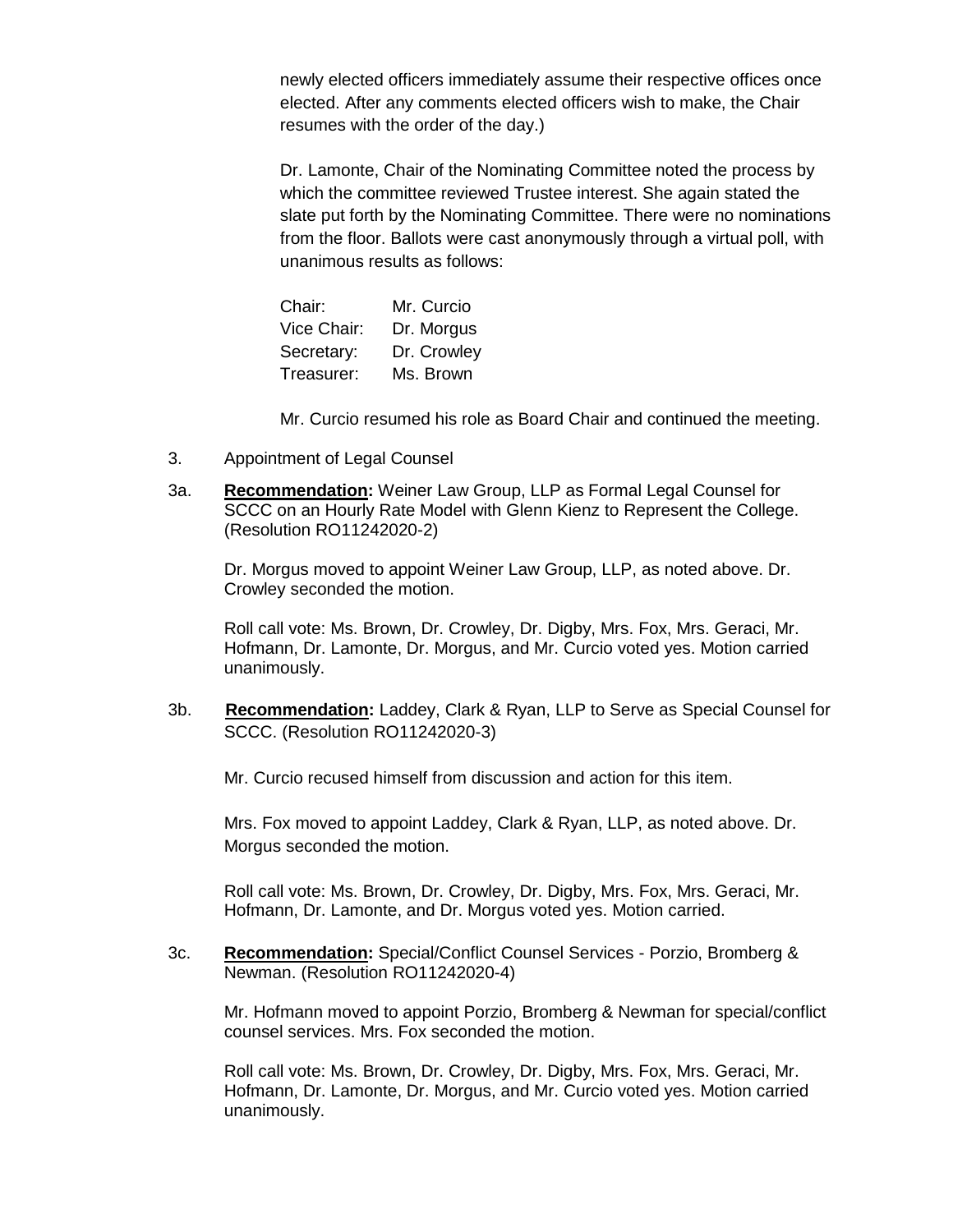4. Appointment of an Auditing Firm

**Recommendation:** Wiss & Co. of Livingston, NJ for Fiscal Year Ending June 30, 2021, in the Amount of \$70,000 for the College Audit, Which Includes the Credit Hour/Charge Back Enrollment Audits (Resolution RO11242020-5)

Ms. Brown moved to appoint Wiss & Co., as noted above. Dr. Crowley seconded the motion.

It was noted that in the spring of 2021 auditing services will be reviewed. It was also noted that the SCCC Foundation is a separate line item in the audit.

Roll call vote: Ms. Brown, Dr. Crowley, Dr. Digby, Mrs. Fox, Mrs. Geraci, Mr. Hofmann, Dr. Lamonte, Dr. Morgus, and Mr. Curcio voted yes. Motion carried unanimously.

5. Appointment of On-Call Engineering & Architectural Firms

**Recommendation:** Re-Appointments of On-Call Engineering Firms: Mott McDonald, HQW Architects, LLC, and J.G. Petrucci Co./Iron Hill, Inc. as Existing Service Providers. (Resolution RO11242020-6)

Mr. Hofmann moved to re-appoint on-call engineering firms as noted above. Dr. Morgus seconded the motion.

Roll call vote: Ms. Brown, Dr. Crowley, Dr. Digby, Mrs. Fox, Mrs. Geraci, Mr. Hofmann, Dr. Lamonte, Dr. Morgus, and Mr. Curcio voted yes. Motion carried unanimously.

6. Appointment of Bank Depositories

**Recommendation:** Lakeland Bank, Sussex Bank, and First Hope Bank (Resolution RO11242020-7)

Mr. Curcio recused himself from discussion and action for this item. Dr. Morgus took the role of Chair for discussion and action.

It was noted that Sussex Bank is now Provident Bank. Upon a motion made by Mrs. Geraci, and seconded by Mrs. Fox (and unanimous vote), the recommendation was amended to Lakeland Bank, Provident Bank, and First Hope Bank.

Mr. Hofmann move the approve the amended recommendation for appointment of bank depositories. Mrs. Fox seconded the motion.

Roll call vote: Ms. Brown, Dr. Crowley, Dr. Digby, Mrs. Fox, Mrs. Geraci, Mr. Hofmann, Dr. Lamonte, and Dr. Morgus voted yes. Motion carried.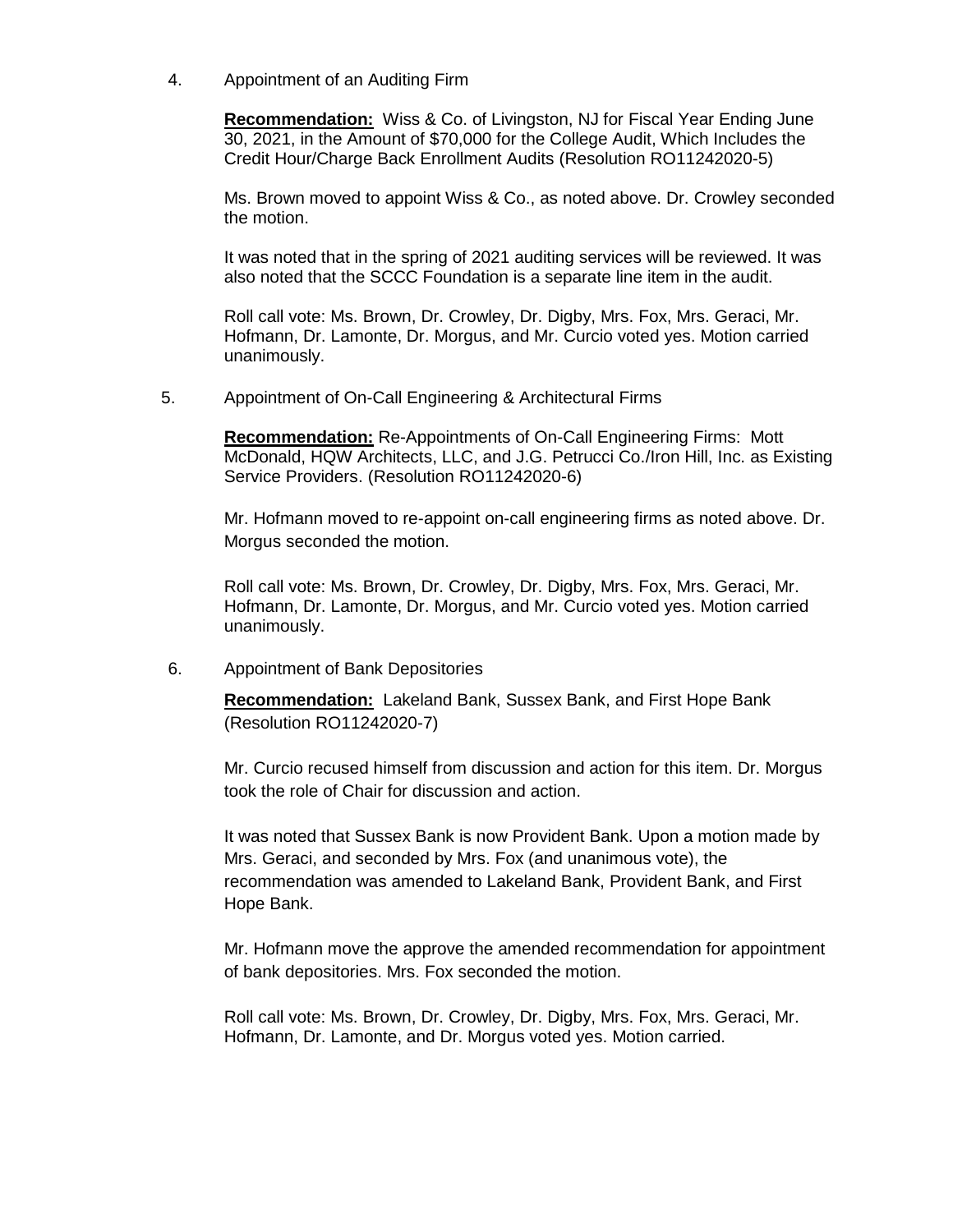7. Appointment of Insurance Brokers of Record

**Recommendation:** The Morville Agency (a Division of Bollinger) through June 30, 2021 and SAIF. (Resolution RO11242020-8)

Mr. Hofmann moved to approve the appointment of insurance brokers of record as noted in the recommendation. Dr. Crowley seconded the motion.

Roll call vote: Ms. Brown, Dr. Crowley, Dr. Digby, Mrs. Fox, Mrs. Geraci, Mr. Hofmann, Dr. Lamonte, Dr. Morgus, and Mr. Curcio voted yes. Motion carried unanimously.

8. Appointments to the College's Board of School Estimate. (Resolution RO11242020-9)

Mr. Curcio asked Dr. Morgus and Ms. Brown to continue in role as members of the Sussex County Community College Board of School Estimate. Both Dr. Morgus and Ms. Brown said yes.

Dr. Digby moved to approve the appointments. Dr. Crowley seconded the motion.

Roll call vote: Ms. Brown, Dr. Crowley, Dr. Digby, Mrs. Fox, Mrs. Geraci, Mr. Hofmann, Dr. Lamonte, Dr. Morgus, and Mr. Curcio voted yes. Motion carried unanimously.

9. Naming of the Board's Official Newspaper/s of Record

**Recommendation:** The New Jersey Herald/The New Jersey Star Ledger/The New Jersey Sunday Herald. (Resolution RO11242020-10)

Dr. Morgus moved to approve the recommendation, as noted above, for the Board's official newspaper/s of record. Mr. Hofmann seconded the motion.

Roll call vote: Ms. Brown, Dr. Crowley, Dr. Digby, Mrs. Fox, Mrs. Geraci, Mr. Hofmann, Dr. Lamonte, Dr. Morgus, and Mr. Curcio voted yes. Motion carried unanimously.

10. Selection of the Date, Time, Location of Meetings (Resolution RO11242020-11) Schedule is located on the last page of this packet.

> Dr. Morgus moved to accept the Board Meeting Schedule as presented. Mrs. Fox seconded the motion. Motion carried unanimously.

- **(\*)** 11. Consideration of the Appointment of Standing and Ad Hoc Committees. Current Committees Include: (Resolution RO11242020-12)
	- a. Executive Committee The four officers of the Board Mr. Curcio-Chair, Dr. Morgus-Vice Chair, Dr. Crowley-Secretary, Ms. Brown-Treasurer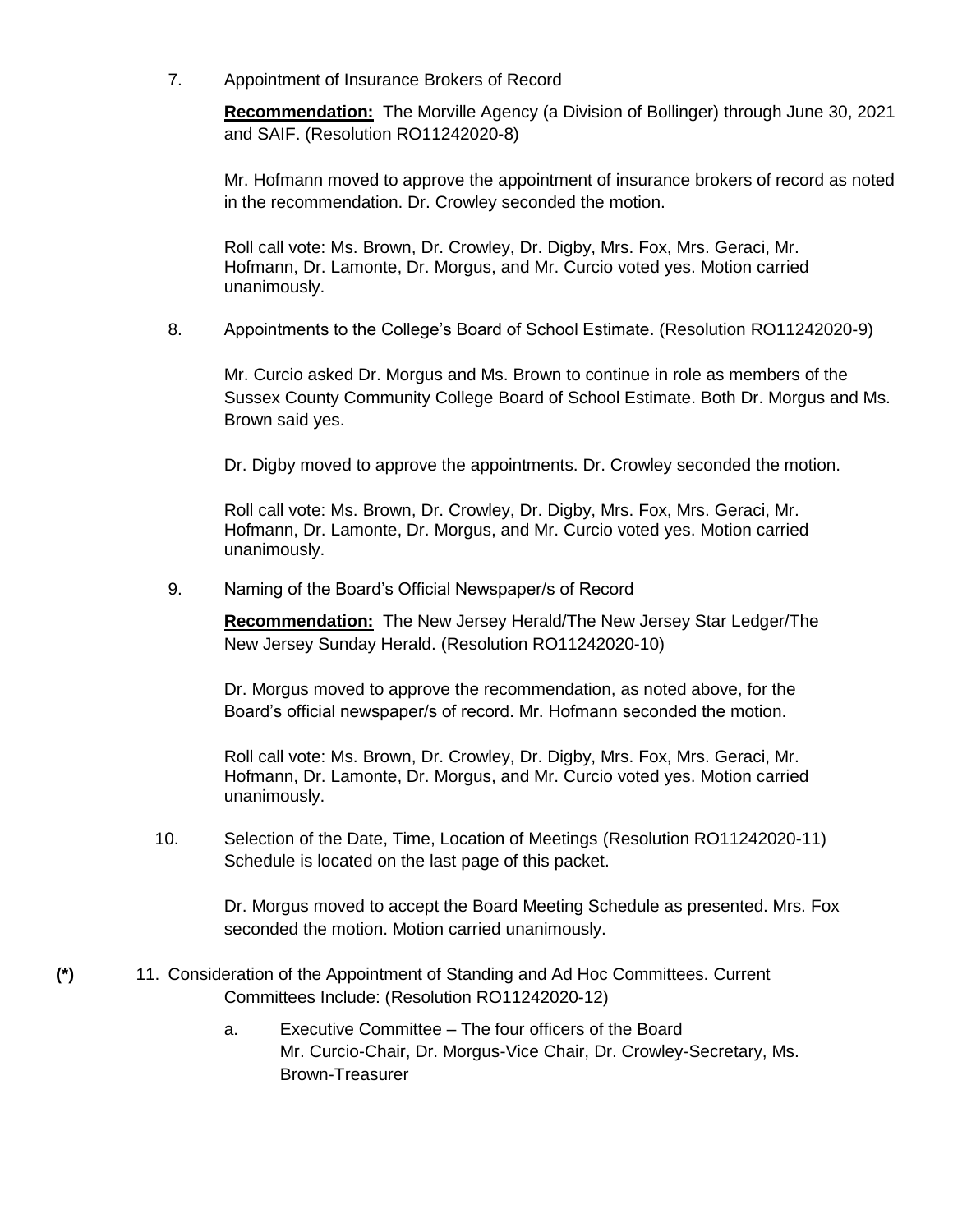- b. Personnel and Curriculum Committee
- c. Finance and Facilities Committee
- d. Audit and Policy Committee

Mr. Curcio asked that Trustees continue on their current committees until further conversation or notice.

Dr. Morgus moved to accept Mr. Curcio's recommendations. Dr. Digby seconded the motion. Motion carried unanimously.

- **(\*)** 12. Appointments to New Jersey Council of County Colleges (Resolution RO11242020-13)
	- a. Representative (Chair) and Alternate Mr. Curcio appointed Mrs. Fox and Dr. Digby.
	- b. Two Trustees to the Ambassador Program Mr. Curcio asked that any Trustee who wished to volunteer for this role, to get in touch with him.

Dr. Crowley moved to accept Mr. Curcio's appointments. Mr. Hofmann seconded the motion. Motion carried unanimously.

13. Appointment of Foundation Liaison (Resolution RO11242020-14)

Mr. Curcio re-appointed Mrs. Fox as Foundation Liaison.

Dr. Morgus moved to accept Mr. Curcio's appointment for Foundation Liaison. Ms. Brown seconded the motion. Motion carried unanimously.

14. Adoption/Re-Adoption of the Trustee Bylaws (Resolution No. RO11242020-15)

Dr. Digby moved to re-adopt the current Trustee Bylaws. Dr. Crowley seconded the motion.

Mrs. Fox noted that conversation regarding bylaws review, and it has been determined that they will be reviewed/amended after the Pandemic ends.

Roll call vote: Ms. Brown, Dr. Crowley, Dr. Digby, Mrs. Fox, Mrs. Geraci, Mr. Hofmann, Dr. Lamonte, Dr. Morgus, and Mr. Curcio voted yes. Motion carried unanimously.

15. Appointment of Recording Secretary to the Board

**Recommendation**: Wendy Fullem with Melissa DeJoseph as Alternate (Resolution RO11242020-16)

Dr. Morgus moved to approve the recommendation for appointment of Recording Secretary to the Board as noted above. Mrs. Fox seconded the motion. Motion carried unanimously.